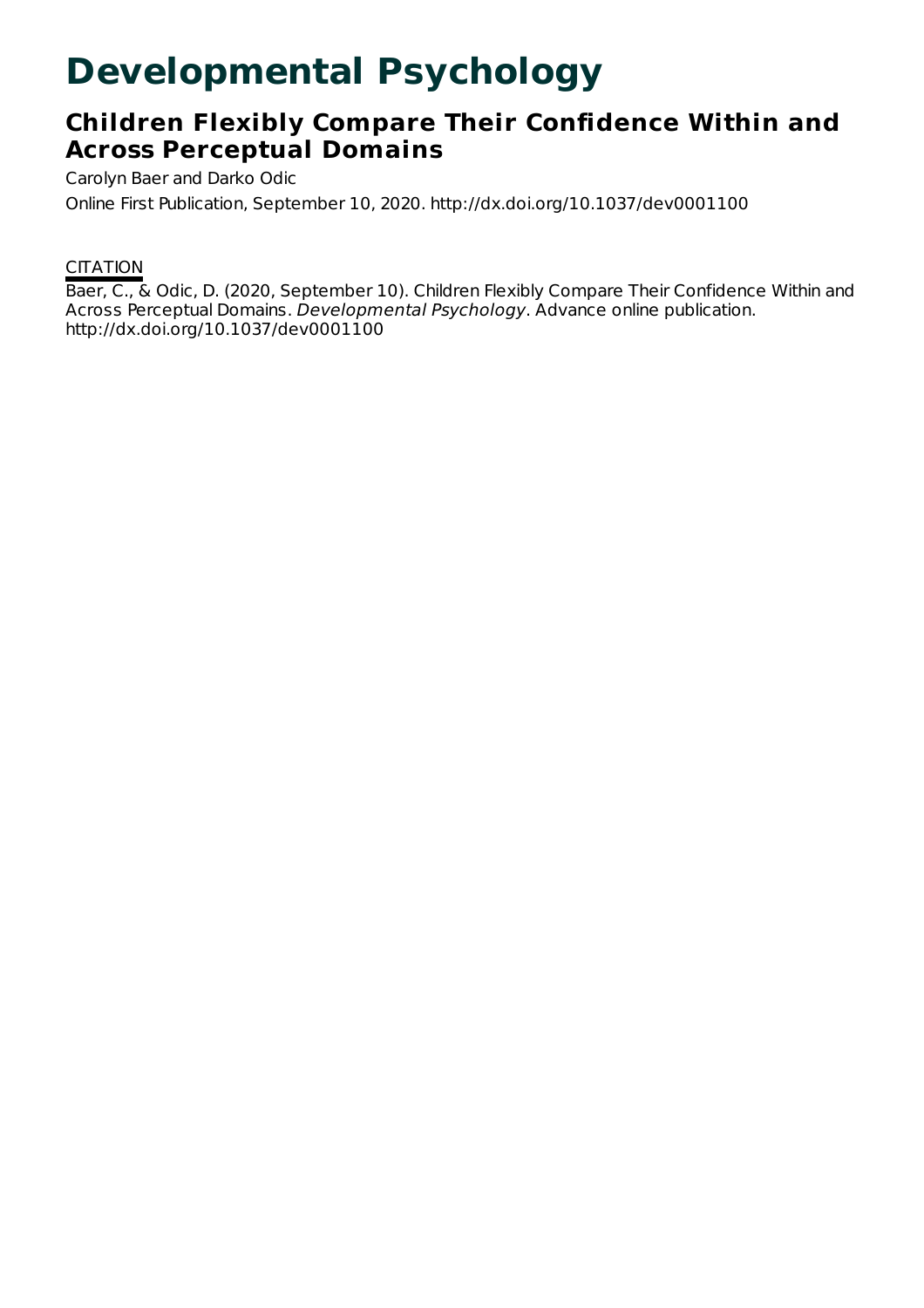

© 2020 American Psychological Association ISSN: 0012-1649

http://dx.doi.org[/10.1037/dev0001100](http://dx.doi.org/10.1037/dev0001100)

### BRIEF REPORT

# Children Flexibly Compare Their Confidence Within and Across Perceptual Domains

#### Carolyn Baer and Darko Odic University of British Columbia

How does a person make decisions across perceptual boundaries? Here, we test the account that confidence constitutes a common currency for perceptual decisions even in childhood by examining whether confidence can be compared across distinct perceptual dimensions. We conducted a strict test of domain-generality in confidence reasoning by asking 6- to 7-year-olds to compare their confidence in 2 decisions, either from the same perceptual dimension (e.g., number vs. number) or from two different perceptual dimensions (e.g., area vs. emotion). Not only could children compare their confidence across and within domains but there were no differences in their abilities to make within- and across-domain comparisons. Our findings support the idea that confidence is represented in a common format even in childhood, which could provide an account for perceptual integration in childhood that doesn't necessitate the use of language.

*Keywords:* certainty, confidence, perceptual decision-making, representations, domain-generality

*Supplemental materials:* http://dx.doi.org[/10.1037/dev0001100.supp](http://dx.doi.org/10.1037/dev0001100.supp)

How does a person make decisions across perceptual boundaries? Perceptual systems interpret the world using distinct units: Representing the number of objects in a set is distinct from representing the emotion expressed on a face. These perceptual units are not interchangeable— one does not typically think that one number is "angrier" than another—and yet, we make decisions that compare and integrate these percepts. For instance, a person's behavior may greatly differ when approached by a large, angry group of people compared with a small, happy group. This leaves the mind with the challenge of comparing apples to oranges: How can one make sensible decisions across distinct perceptual sources?

Some theories advocate for a single common currency that facilitates these decisions: *subjective confidence* (see [de Gardelle](#page-6-0)

1

[& Mamassian, 2014;](#page-6-0) Shea & Frith, 2019). In recent behavioral work, adult observers flexibly decided whether they were more sure of a visual decision or an independent auditory decision (de Gardelle, Le Corre, & Mamassian, 2016). In a similar vein, neurophysiological work shows common neural circuits for confidence decisions across perceptual boundaries, mostly in the prefrontal cortex (PFC; for a review see Rouault, McWilliams, Allen, & Fleming, 2018). Whereas this work remains inconclusive about confidence as a common currency for decisions outside perception (e.g., memory, executive functioning; see Mazancieux, Fleming, Souchay, & Moulin, 2020; Rouault et al., 2018), subjective confidence could facilitate decision-making across perceptual boundaries.

However, there is conflicting developmental evidence for this account. In one study, 5- to 8-year-olds' betting behavior (a nonverbal confidence judgment) was uncorrelated in number and emotional expression decisions (Vo, Li, Kornell, Pouget, & Cantlon, 2014), as were explicit confidence judgments in math and memory decisions until age 11 in another (Geurten, Meulemans, & Lemaire, 2018). These two studies suggest that children may not represent confidence as a common currency across distinct perceptual and cognitive domains. In contrast, one study with 6- to 9-year-olds found correlations between number, surface area, and emotion perception certainty judgments (Baer, Gill, & Odic, 2018). There, children were shown two possible trials— one associated with higher certainty, one with lower—and prospectively decided which would maximize their accuracy. Despite no correlation in the three perceptual accuracies, children's ability to select the higher certainty trial correlated across domains.

<sup>&</sup>lt;sup>1</sup> [Carolyn Baer](https://orcid.org/0000-0003-4521-8006) and Darko Odic, Department of Psychology, University of British Columbia.

This work was funded by the Social Sciences and Humanities Research Council of Canada through an Insight Development Grant to Darko Odic and a Canada Graduate Scholarship to Carolyn Baer. Thanks to Katrina Zelko, Deveena Basi, and Emilie Kniefel for their help with data collection and to the schools and families for their support. Our study design, hypotheses, and analysis plan were preregistered and are available at <http://aspredicted.org/ei5ux.pdf> and stimuli and data available at [https://](https://osf.io/74dcv/) [osf.io/74dcv/.](https://osf.io/74dcv/)

Correspondence concerning this article should be addressed to Carolyn Baer, Department of Psychology, University of British Columbia, 2136 West Mall, Vancouver, BC V6T 1Z4, Canada. E-mail: [cebaer@psych](mailto:cebaer@psych.ubc.ca) [.ubc.ca](mailto:cebaer@psych.ubc.ca)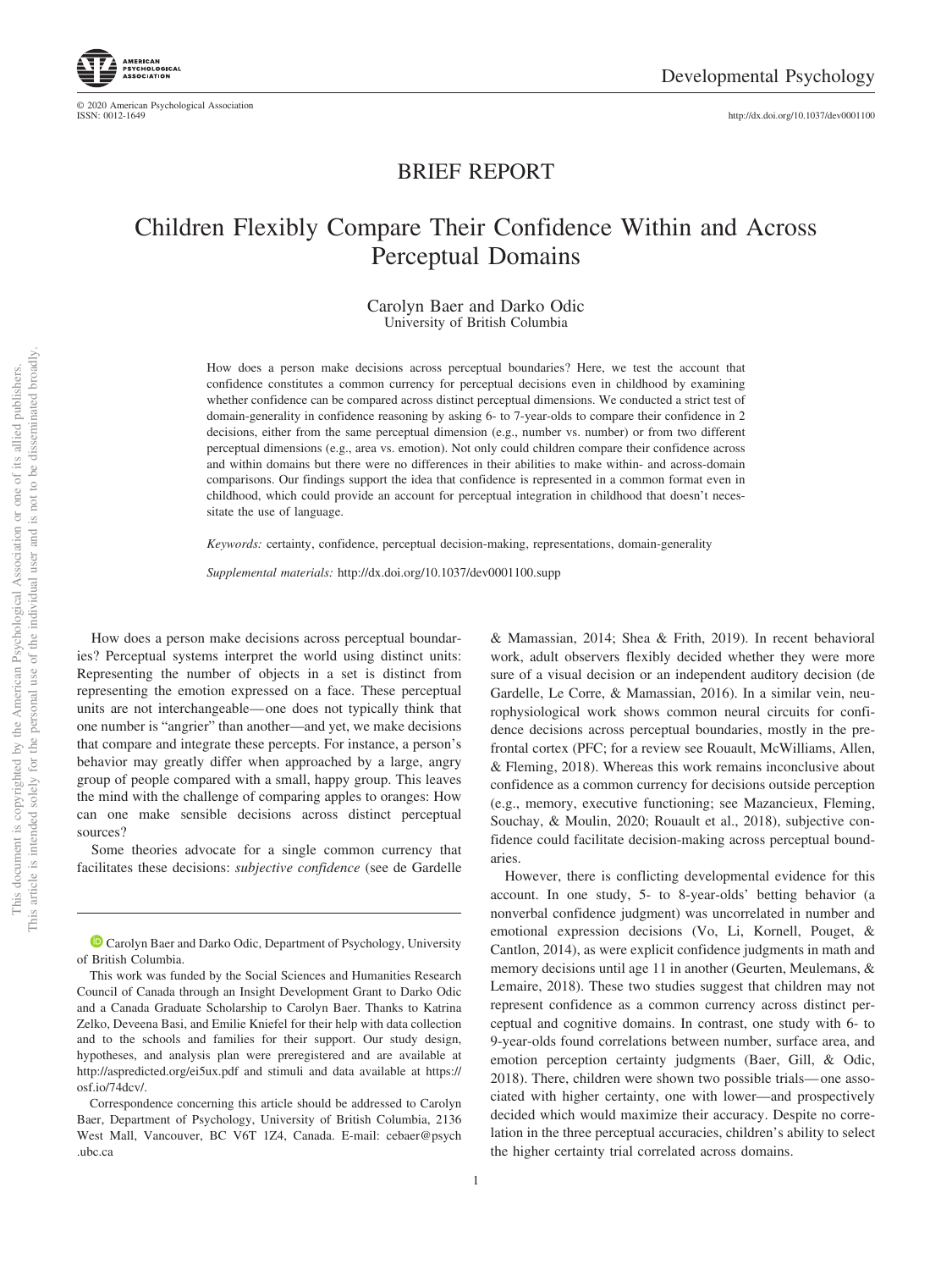There are, naturally, key differences between these studies that could make them difficult to compare at face value. For one, Geurten et al. (2018) examined math and memory decisions, which may not share confidence as a common currency compared to perceptual decisions (Rouault et al., 2018). Second, Baer et al. (2018) asked children to select one of two questions to solve, which, although capitalizing on children's desire to succeed, potentially also tapped into children's desire to challenge themselves. Baer et al. also used prospective judgments, whereas Vo et al. (2014) used retrospective judgments, which may rely on different metacognitive processing (see Pouget, Drugowitsch, & Kepecs, 2016, but note that Geurten et al., 2018, found similar performance between these judgment types).

Even more important, Geurten et al. (2018) and Vo et al. (2014) used measures of confidence *calibration* to measure individual differences. That is, children indicated high or low confidence for every trial individually, and responses were matched with their accuracy on those trials through  $\varphi$  and  $\gamma$  correlations and by plotting receiver operating characteristic curves to statistically isolate sensitivity (see Galvin, Podd, Drga, & Whitmore, 2003; Geurten et al., 2018; Nelson, 1984; Vo et al., 2014). However, these statistical measures to varying degrees conflate *bias* (the tendency to misuse the confidence scale by selecting one option more frequently than is warranted) and *sensitivity* (the underlying ability to differentiate levels of confidence; see Fleming & Lau, 2014) and become less reliable as overconfidence grows (Maniscalco & Lau, 2014; Nelson, 1984). In contrast, Baer et al. (2018) experimentally isolated confidence sensitivity by asking children to select the *most* certain of two answers (Barthelmé & Mamassian, 2009). One possibility, then, is that domain-general similarities in sensitivity were masked by domain-specific differences in bias (notably, Vo et al., 2014, reported that children were overconfident in numerical judgments but underconfident in emotion judgments).

These discrepancies raise two possible explanations for confidence representation in childhood. First, there may be a true developmental difference, whereby confidence is represented domain-specifically early in development and over time becomes a common currency (potentially as certain regions of the PFC develop or with changes in broader neural connectivity; see Fleming & Dolan, 2012). Under this view, the reported correlations between perceptual domains in Baer et al. (2018) could be induced by third variables like intelligence or motivation. Alternatively, confidence could be domain-general throughout development, but the tasks used to measure children's confidence in previous work may be strongly affected by children's confidence biases or lack sufficient power to detect shared individual differences.

Here, we provide a stricter test between these accounts. To alleviate third-variable explanations and low power, both accentuated in the correlational analyses of all three previous studies, we used a within-subject experimental design where each child serves as their own control. To alleviate the challenges of children's confidence biases present in reporting or betting measures, we tested whether children could directly compare confidence across perceptual domains, deciding whether they were more certain in one perceptual decision (e.g., number) or one from another domain (e.g., emotion; see [de Gardelle & Mamassian, 2014\)](#page-6-0). And, to equate across previous studies, we asked children to judge their confidence retrospectively, rather than prospectively. If confidence

were represented domain-specifically in childhood, then children should be unable to compare confidence across distinct perceptual domains or would at least be substantially worse at across- than within-domain comparisons. However, if confidence uses a domain-general common currency even in childhood, then children should compare within and across perceptual domains with equivalent accuracy.

#### **Method**

#### **Participants**

Forty-eight children 6 and 7 years of age participated in the study ( $M = 6$  years 11 months, range  $= 6$  years 0 months to 7 years 11 months; 22 girls), an age group younger than the reported domain-specificity at age 8 by Vo et al. (2014) and Geurten et al. (2018) but where children are known to make relative confidence judgments (see Baer et al., 2018; Baer & Odic, 2019). Sample size (preregistered at [https://aspredicted.org/ei5ux.pdf\)](https://aspredicted.org/ei5ux.pdf) was set to be similar to that in related studies (e.g., Baer et al., 2018; Vo et al., 2014) but anticipated to yield higher power because of the withinsubject experimental design and the use of Bayesian statistical analyses.<sup>1</sup> Per our preregistration plan, one child was excluded from analyses for not completing the entire task. All participants were tested individually at local schools in Vancouver, British Columbia, where the most common ethnicities are White and East or Southeast Asian. All children spoke English, and most children came from middle-class families. Ethical approval for the study was granted by the University of British Columbia Behavioral Research Ethics Board under the project name *Kid Quantity and Language* (H14-01984).

#### **Materials and Procedure**

All stimuli are available online at<https://osf.io/74dcv/> and were presented on a laptop. From these stimuli, we measured *perceptual accuracy* or *sensitivity* in number, area, and emotion decisions and *within- and across-domain confidence accuracy* or *sensitivity* over these same decisions. On each trial, children saw two perceptual discrimination decisions, one easy and one hard, presented in different spatial locations. After answering both questions, children provided a retrospective relative confidence judgment indicating which of the two answers they were more confident of (see Figure 1). To assess whether their confidence decisions were warranted, we examined whether the accuracy of *chosen* trials (i.e., those children were more confident of) was higher than *discarded* trials, as would be expected if their confidence judgments were tracking meaningful information about their chances of success (see Baer & Odic, 2019). On two thirds of the trials, the two perceptual decisions were drawn from different domains (e.g., Number and Emotion, across-domain condition), allowing us to test whether children could compare their confidence across per-

<sup>&</sup>lt;sup>1</sup> We did not perform a power analysis a priori because there was no effect size estimate then of the accuracy difference from low to high confidence judgments in this type of task. One publication (Baer & Odic, 2019) has since reported an effect size of  $d = 0.74$  in 3- to 7-year-old children on this task for number decisions, suggesting a sample size of 22 participants given  $\alpha = .05$  and power = .90.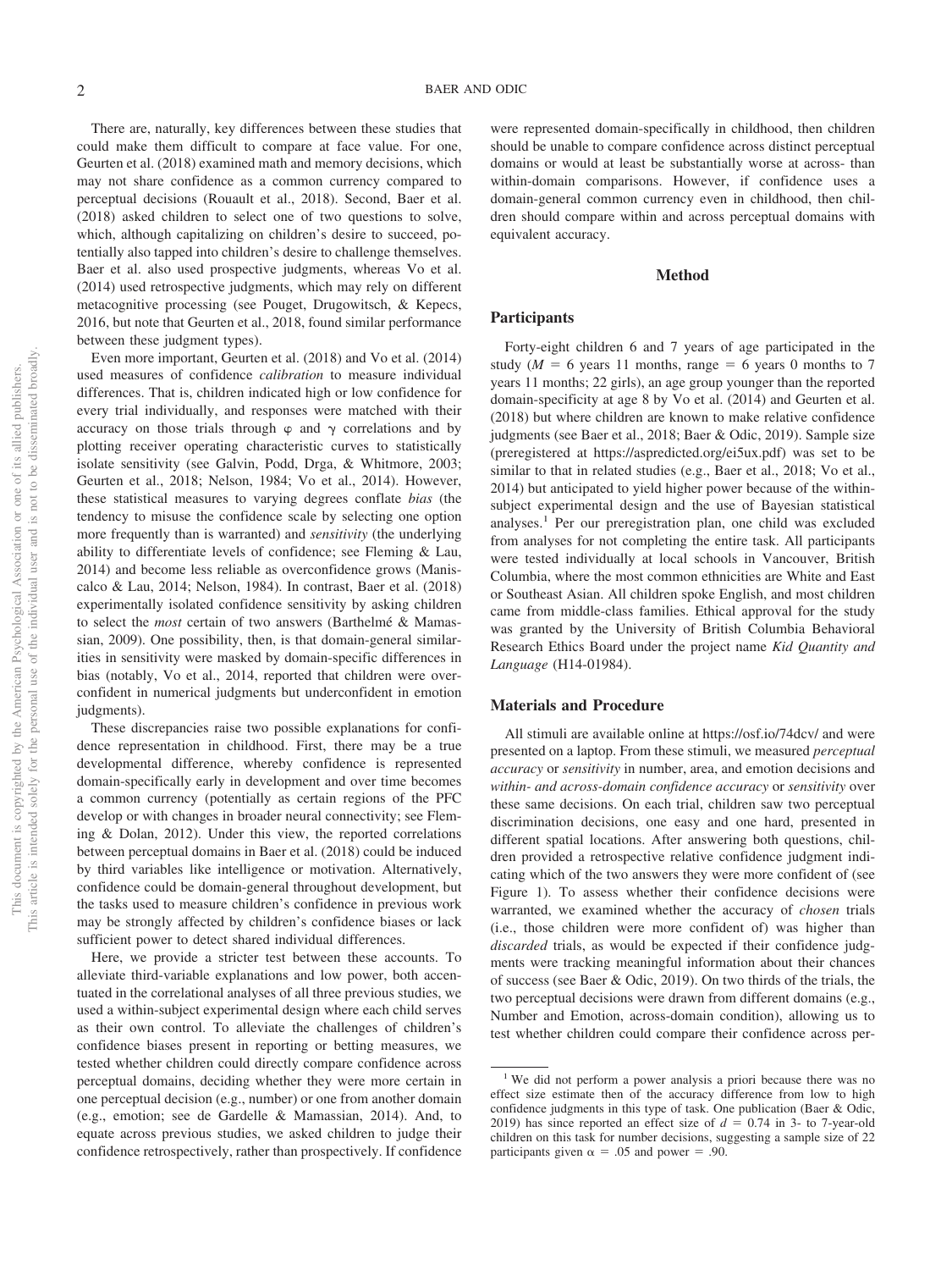#### **a. Perceptual Stimuli**



*Figure 1.* Example stimuli. Panel a: A high-confidence and low-confidence trial for the Number, Area, and Emotion tasks. Panel b: Procedure of the confidence task for a within-domain comparison. Panel c: Procedure of the confidence task for an across-domain comparison (full stimuli can be found at [https://osf.io/74dcv/\)](https://osf.io/74dcv/). Images of Model No. 18 are from "The NimStim Set of Facial Expressions: Judgments From Untrained Research Participants," by N. Tottenham, J. W. Tanaka, A. C. Leon, T. McCarry, M. Nurse, T. A. Hare, D. J. Marcus, A. Westerlund, B. J. Casey, & C. Nelson, 2009, *Psychiatry Research, 168*(3), p. 244. Copyright 2020 by Elsevier B.V. Reprinted with permission. See the online article for the color version of this figure.

ceptual boundaries. On the remaining trials, the two perceptual decisions were drawn from the same domain (e.g., Number and Number, within-domain condition), which served as a withinsubject control.

Following Baer et al. (2018) and Vo et al. (2014), we used three dissociable perceptual domains: Number, Area, and Emotion (see Figure 1). On the Number discrimination trials, children saw groups of yellow and blue spatially separated dots and indicated "which side has more dots." On the Area discrimination trials, children saw one yellow and one blue amorphous blob and identified "which blob is bigger." On the Emotion discrimination trials, children saw two pictures of a female face displaying a mixture of happiness and anger and identified "which face is happier." Emotions were mixed by morphing images of happiness and anger in FantaMorph software (Version 4; Abrosoft, 2007) for each of four female models (two Asian and two White).

To assess confidence, we used a retrospective forced-choice confidence paradigm (e.g., Baer et al., 2018; Baer & Odic, 2019; de Gardelle et al., 2016; [de Gardelle & Mamassian, 2014;](#page-6-0) see Figure 1), where children decided which of two trials they were more certain of answering correctly. To help children understand this task, the experimenter told children that they would keep only one answer for the computer to grade, and so they should keep the answer they were really sure was correct (see Baer & Odic, 2019; Hembacher & Ghetti, 2014, for similar instructions). Children did not receive feedback on the accuracy of their discrimination decisions or on their confidence choice but were given encouraging remarks periodically to keep them motivated (e.g., "You're going so fast!" "All right, let's do another one!"; see Baer & Odic, 2019).

Previous work using the forced-choice confidence measure has found that children's and adults' ability to compare relative con-

fidence is best when there is a large difference in confidence between the two discrimination trials and that confidence choices closely track accuracy (Baer et al., 2018; Baer & Odic, 2019; [de](#page-6-0) [Gardelle & Mamassian, 2014\)](#page-6-0). Therefore, each pair of discrimination trials had one trial designed to elicit high confidence (children should answer correctly 90% of the time, on average) and one trial designed to elicit low confidence (children should answer correctly 60% of the time, on average). Because children's perceptual acuity in number, area, and emotion is different (see Baer et al., 2018), we relied on work mapping the developmental trajectory of perceptual acuity for each dimension to determine the key ratio that would produce 90% versus 60% expected accuracy, thereby roughly equating the confidence strength in each domain. High-confidence Number trials were set at a ratio of 2.0 (e.g., 12 yellow dots vs. six blue dots), whereas low-confidence trials were set at a ratio of 1.13 (e.g., nine yellow vs. eight blue dots); the high-confidence Area ratio was 1.33 (e.g., a 1,330-px<sup>2</sup> blob vs. a 1,000-px<sup>2</sup> blob) and the low at 1.05 (e.g., a 1,050-px<sup>2</sup> blob vs. a 1,000-px2 blob); the high-confidence Emotion ratio was 1.89 (e.g., a 93.33% happy face vs. a 50% happy face) and the low 1.20 (e.g., a 70% happy face vs. a 56.67% happy face).

To evaluate whether children could compare confidence across domains, we had children see two comparison types: withindomain and across-domain. In within-domain comparisons, children first saw two perceptual discrimination questions from the same domain (e.g., Number and Number), one at the highconfidence ratio and one at the low, whereas in across-domain comparisons, children saw perceptual discrimination questions from two different domains (e.g., Number and Area), one at the high-confidence ratio and one at the low.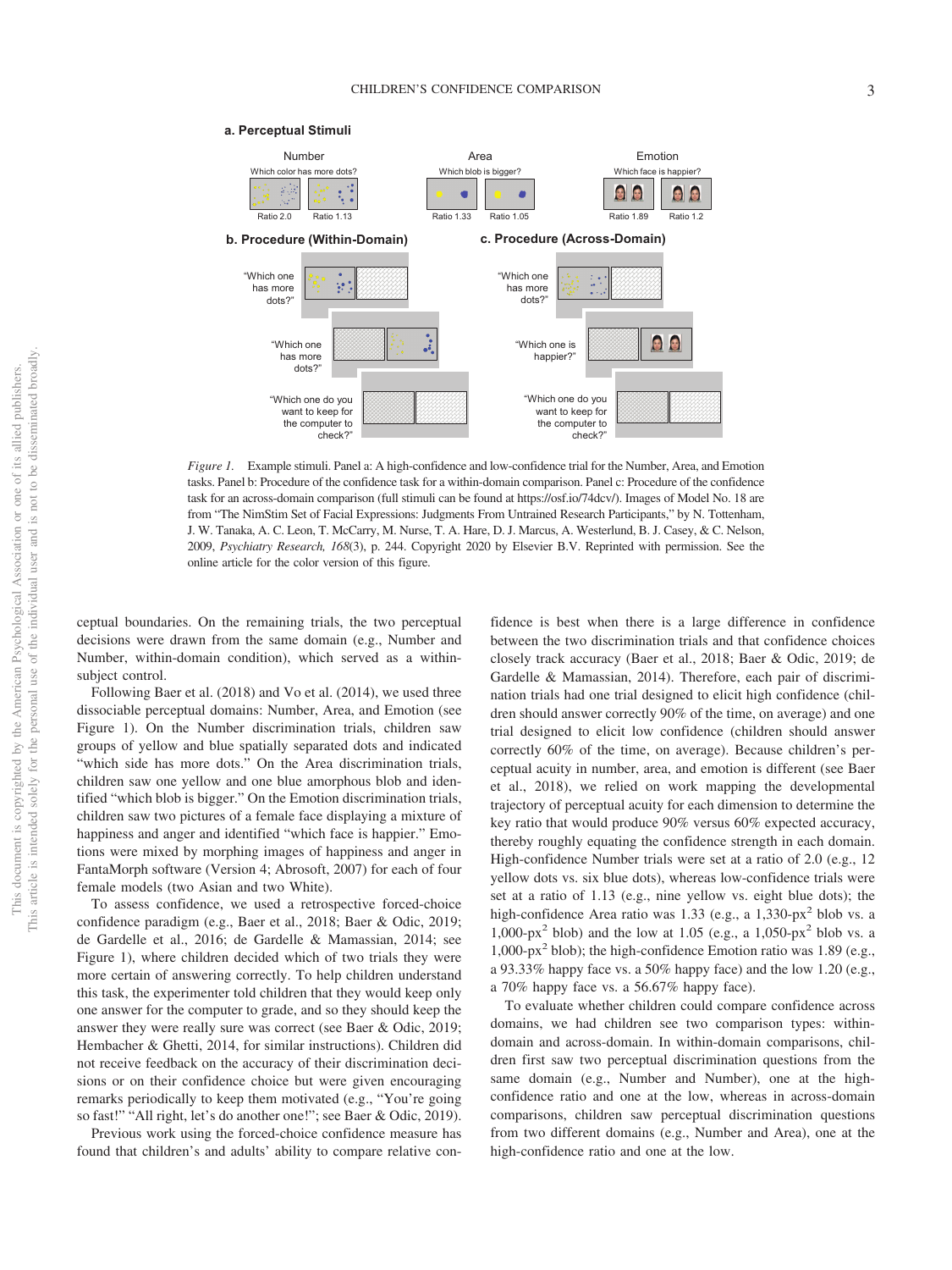The experiment began with 12 practice trials (four from each dimension), where children were told how to complete the discrimination of each dimension. Afterward, each trial began with two gray occluders on the screen. When the child was ready, the experimenter pushed a button to reveal the discrimination trial on the left side and asked the Number, Area, or Emotion discrimination question. Children had unlimited time to answer, though most children did so within a second of viewing the trial. The experimenter pushed a button corresponding to the child's decision and revealed the discrimination trial on the right side while the left trial disappeared, again asking the Number, Area, or Emotion discrimination question. After the child answered the second trial, both trials were hidden and the child was asked to indicate which of those two trials they would like to "keep." In total, we ran 18 within-domain confidence trials (six per dimension), counterbalancing the left and right positions of the easier discrimination trial, and 36 across-domain confidence trials (12 per pair of dimensions), making sure that each dimension had an equal number of high- and low-confidence trials. Trials appeared in a random order and were counterbalanced to ensure that each domain appeared equally on the left and right sides of the screen. Thus, the experimenter did not know at the onset of any trial whether the child was going to view an across- or within-domain trial.

#### **Results**

Our analysis plan was preregistered, and, unless otherwise noted, the results reported here follow that exact plan. Because we preregistered several secondary and exploratory analyses that are not central our hypothesis, we report the primary analyses here and the secondary in the [online supplemental materials.](http://dx.doi.org/10.1037/dev0001100.supp) No dependent variables interacted with age or gender  $(Fs \leq 2)$ , so we collapsed across these variables in these analyses.2 See<https://osf.io/74dcv/> for data and annotated JASP (JASP Team, 2020) analyses.

#### **Discrimination Decisions**

Confirming that children understood the discrimination component of the three tasks, children were correct on  $80\%$  (*SD* = 6) of Area trials, above chance of 50%,  $t(47) = 35.55$ ,  $p < .001$ ,  $d = 5.13$ ; 82%  $(SD = 11)$  of Emotion trials,  $t(47) = 20.15$ ,  $p < .001$ ,  $d = 2.91$ ; and 84% (*SD* = 7) of Number trials,  $t(47) = 32.60, p < .001, d = 4.71$ . Reaction time (RT) data<sup>3</sup> revealed a slightly different pattern, with Area decisions reported fastest ( $M = 2,780$  ms,  $SD = 610$ ), followed by Number ( $M = 2,930$  ms,  $SD = 676$ ), and Emotion decisions slowest ( $M = 3,094$  ms,  $SD = 804$ ), suggesting that accuracy and RT were slightly dissociated in this sample.

#### **Confidence Comparison**

If children make relative confidence comparisons, their confidence choices should track their accuracy: *Chosen* trials should have higher accuracy than should *discarded* trials (see Baer & Odic, 2019; [de Gardelle & Mamassian, 2014\)](#page-6-0). Consistently, a 2 (confidence choice: chosen, discarded)  $\times$  2 (comparison type: within-domain, across-domain) repeated-measures analysis of variance (ANOVA) on discrimination accuracy found a significant main effect of confidence choice,  $F(1, 47) = 30.22, p < .001, \eta_{p}^{2} =$ .39 (see [Figure 2\)](#page-4-0). Thus, consistent with the case in previous work,



<span id="page-4-0"></span>*Figure 2.* Children's accuracy (percentage of questions answered correctly) on perceptual decisions, grouped based on whether the child subsequently chose that question to keep (high confidence) or to discard (low confidence). Error bars represent 1 *SD*. See the online article for the color version of this figure.

children's confidence choice reflected their accuracy: *Chosen* trials had higher accuracy than did *discarded* trials. Additionally, as shown in [Figure 2,](#page-4-0) we found no main effect of comparison type,  $F(1, 47) = 0.75$ ,  $p = .392$ ,  $\eta_p^2 = .02$ , or Confidence Choice  $\times$ Comparison Type interaction,  $F(1, 47) = 1.69$ ,  $p = .201$ ,  $\eta_p^2 = .04$ ; the accuracy difference in confidence choice for within-domain trials ( $M_{\text{Chosen}} = 88\%, SD = 10, M_{\text{Discarded}} = 75\%, SD = 13$ ) was not different from than for across-domain trials ( $M_{\rm Chosen} = 87\%$ ,  $SD = 10$ ;  $M_{Discarded} = 78\%$ ,  $SD = 11$ ). In other words, children were equally sensitive in making their confidence choice across perceptual domains and within them.

Because the key finding here—that children's confidence is not affected by the manipulation of comparison type—is dependent on a null finding, we also preregistered a Bayesian repeated-measures ANOVA (using JASP with the default priors). As has been discussed at length elsewhere (Wagenmakers et al., 2018), a Bayes factor (BF) provides the relative weight of the evidence for the null versus the alternative hypothesis, therefore providing the graded strength or reliability for the null hypothesis. A  $BF_{10}$  of 1 indicates a lack of evidence for either hypothesis, whereas values that increase toward positive infinity indicate increasingly positive evidence for the alternative hypothesis and values that decrease

<sup>&</sup>lt;sup>2</sup> Based on a reviewer's suggestion, we found a slight bias toward higher confidence in the right-hand answer (54%,  $SD = 0.11$ , always the second choice; see Sumner, DeAngelis, Hyatt, Goodman, & Kidd, 2019), *t*(47) 2.45,  $p = .018$ ,  $d = 0.35$ . It is important to note that this did not differ between the within- and across-domain conditions (53% within, *SD* 0.14; 54% across,  $SD = 0.11$ ),  $t(47) = 0.72$ ,  $p = .473$ ,  $d = 0.10$ , so we did

not include this variable in further analyses.<br><sup>3</sup> Because the children did not push the buttons themselves, the reaction time (RT) measures are slightly inflated from the additional time it took the experimenter to push the button or due to issues of interpretation (e.g., an ambiguous point). Any RTs more than 2.5 *SD*s from a child's own mean RT were excluded, as preregistered.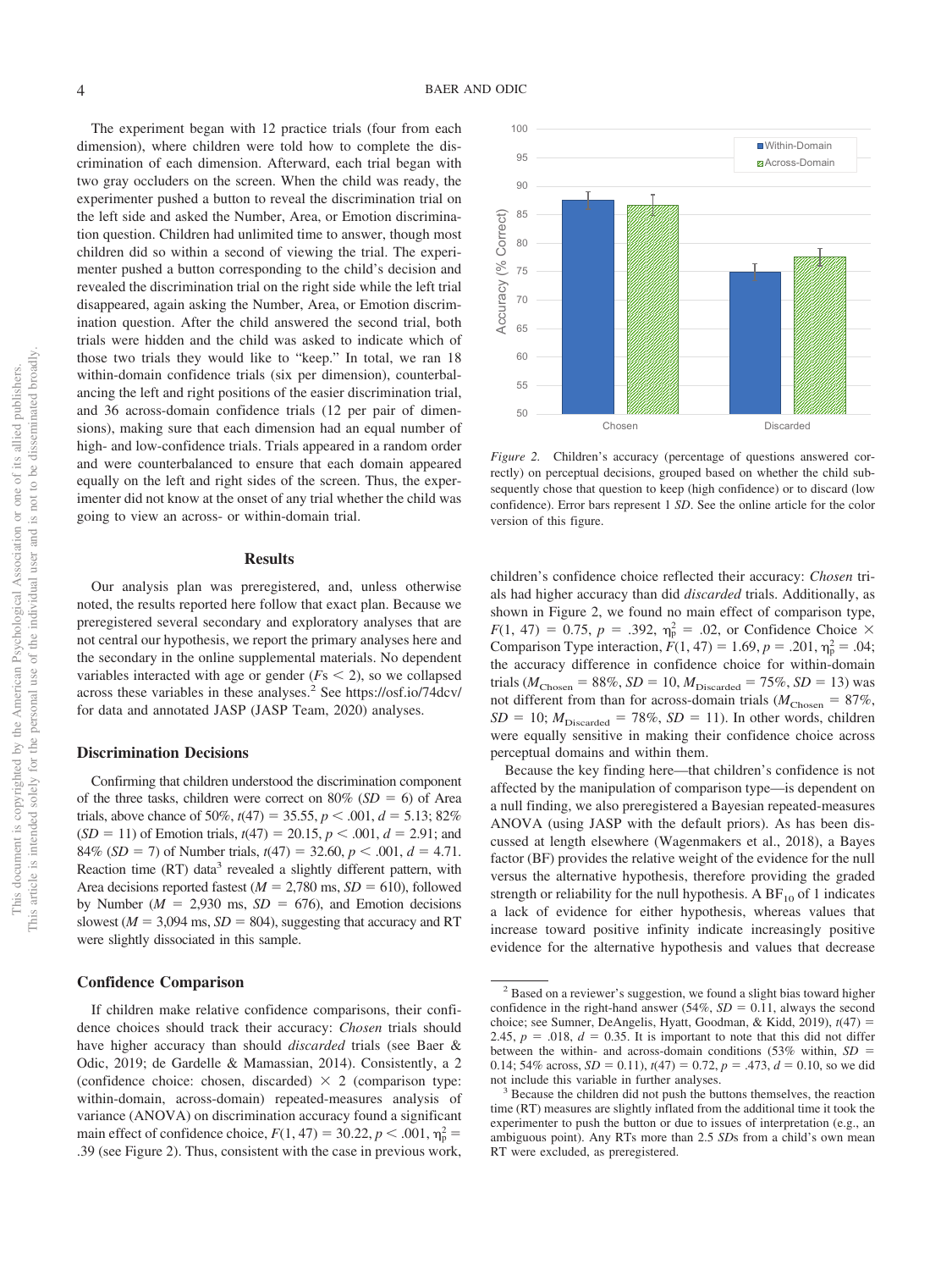toward 0 indicate increasingly positive evidence for the null hypothesis, providing a method for testing whether a null effect is meaningful.

Conducting an identical 2 (confidence choice: chosen, discarded)  $\times$  2 (comparison type: within-domain, across-domain) repeated-measure Bayesian ANOVA over discrimination accuracy, we computed the model comparison for the inclusion of the two variables and their interaction. With 79% probability given the data, the best fitting model included only confidence choice  $(BF_{10} > 10^9)$ , providing overwhelming evidence that children's accuracy differed for *chosen* versus *discard*ed trials without any influence of comparison type. In comparison, the model including the interaction effect of Comparison Type  $\times$  Confidence Choice had 6% probability and was 13.68 times less likely than the model including only confidence ( $BF_{10} = .073$ ), providing strong evidence for the lack of an interaction, as predicted by a common currency account of confidence. Additional replications of this analysis can be found in the [online supplemental materials](http://dx.doi.org/10.1037/dev0001100.supp) (e.g., for Number trials alone).4

#### **Confidence Processing Time**

A second hypothesis of a strong domain-general account is that not only should confidence comparisons be effective across domains but they shouldn't incur any processing time cost. That is, if children's confidence is truly represented in a domain-general format and all confidence judgments use these representations, then there is no processing cost to "translate" from a domainspecific format to a domain-general format for comparisons (see de Gardelle et al., 2016). We therefore also examined whether the response time for making the confidence decision was equal on the within- and across-domain trials.

A preregistered paired *t* test of RT found that confidence judgments for within-domain comparisons ( $M = 2,175$  ms,  $SD = 749$ ) were faster than were across-domain comparisons  $(M = 2,328 \text{ ms})$ ,  $SD = 904$ ,  $t(47) = 2.89$ ,  $p = .006$ ,  $d = 0.42$ . This was also confirmed with moderate evidence in a preregistered Bayesian analysis ( $BF_{10} = 6.09$ ). Our data, therefore, suggest that children incurred about a 150-ms cost for making confidence decisions across domains.

Although a difference in RTs might signify a processing cost of converting a domain-specific signal into a domain-general one, it could also reflect the cost of switching tasks (de Gardelle et al., 2016). If so, one might expect to see a similar difference in RT for the across-domain discrimination decisions as well. Specifically, the second discrimination decision made on the across-domain trials should be slower than the second decision in the withindomain trials. To examine this possibility, we conducted two nonregistered exploratory analyses, finding a significant difference in RT between the second discrimination decision in the acrossdomain trials  $(M = 2,825 \text{ ms}, SD = 696)$  compared to the within-domain trials ( $M = 2,657$  ms,  $SD = 557$ ), paired  $t(47) =$ 2.78,  $p = .008$ ,  $d = 0.40$ . In addition, the discrimination RT cost (i.e., the difference in RT between within-domain second trials and across-domain second trials) correlated with the confidence RT cost,  $r(46) = .44$ ,  $p = .002$ , strongly suggesting that task-switching costs explain the differences in confidence RTs.

#### **Discussion**

Here, we provide evidence in children as young as 6 years that confidence in distinct perceptual decisions is represented using a domain-general currency. Using a forced-choice confidence paradigm, we found that 6- to 7-year-olds compare their confidence equally well both across perceptual boundaries and within those boundaries. This entirely within-subject experimental method bypassed challenges faced by correlational designs, including subjectivity to third-variable explanations, allowing us to directly test for domain-general reasoning in children. Our results thus argue against the account of developmental change from domain-specific to domain-general confidence sensitivity in children between 8 and 10 years of age. Instead, they show that confidence representations are domain-general from at least age 6, as predicted by an account that confidence is domain-general throughout development. This in turn is consistent with theoretical accounts that treat confidence as a probability judgment (e.g., Pouget et al., 2016) or the result of an error signal (e.g., Boldt & Yeung, 2015), which could be available to humans throughout the life span.

These findings open the possibility that confidence representations might be also domain-general in younger children. Preschool children, infants, and several nonhuman animals react strategically to uncertainty (Goupil, Romand-Monnier, & Kouider, 2016; Kepecs, Uchida, Zariwala, & Mainen, 2008; Lyons & Ghetti, 2013), just as children did here. It is important to note that these decisions cover many domains: memory decisions, perceptual access to a reward, and direct perceptual comparisons like those used here. At the same time, development in neural structures involved in metacognitive judgments (e.g., Filevich et al., 2020) could facilitate change in the structure of confidence representations before the age of 6 tested here. Given the diversity of decisions invoking the subjective experience of confidence in younger children, future research can test whether these decisions similarly use a common currency of confidence. This would provide even stronger evidence of the true nature of confidence representations and could test whether confidence reasoning is shared even among dramatically different systems like perception and memory (Rouault et al., 2018; Shea & Frith, 2019). We hope that this paradigm, when adapted for even younger children, can aid investigations of domain-generality in these populations.

Our findings also highlight an important distinction between sensitivity and bias in confidence reasoning (see Mazancieux et al., 2020; Winman, Juslin, Lindskog, Nilsson, & Kerimi, 2014). Whereas the current study and Baer et al. (2018) found evidence of domain-generality in a method that experimentally isolates sensi-

<sup>&</sup>lt;sup>4</sup> A reviewer suggested that we conduct an exploratory analysis of whether children chose one domain more than the others as an additional test of whether children were making meaningful comparisons across domains, given that children's accuracy was better on Number than on Area or Emotion domain trials. Looking at the data from only the acrossdomain trials, children selected more Number trials (13.33 of 36 acrossdomain trials,  $SD = 2.98$ ) relative to Emotion (10.83,  $SD = 4.37$ ) and Area  $(11.83, SD = 2.98)$  trials,  $F(1.53, 71.84) = 4.04$ ,  $p = .032$ ,  $\eta_p^2 = .08$ (Greenhouse-Geisser-corrected). Exploratory post hoc comparisons revealed a difference between Number and Area,  $t(45) = 2.54$ ,  $p = .043$ ,  $d =$ 0.37, and Number and Emotion,  $t(45) = 2.50$ ,  $p = .048$ ,  $d = 0.36$ (Bonferroni-corrected). Therefore, children's confidence choices tracked the differences in accuracy between domains.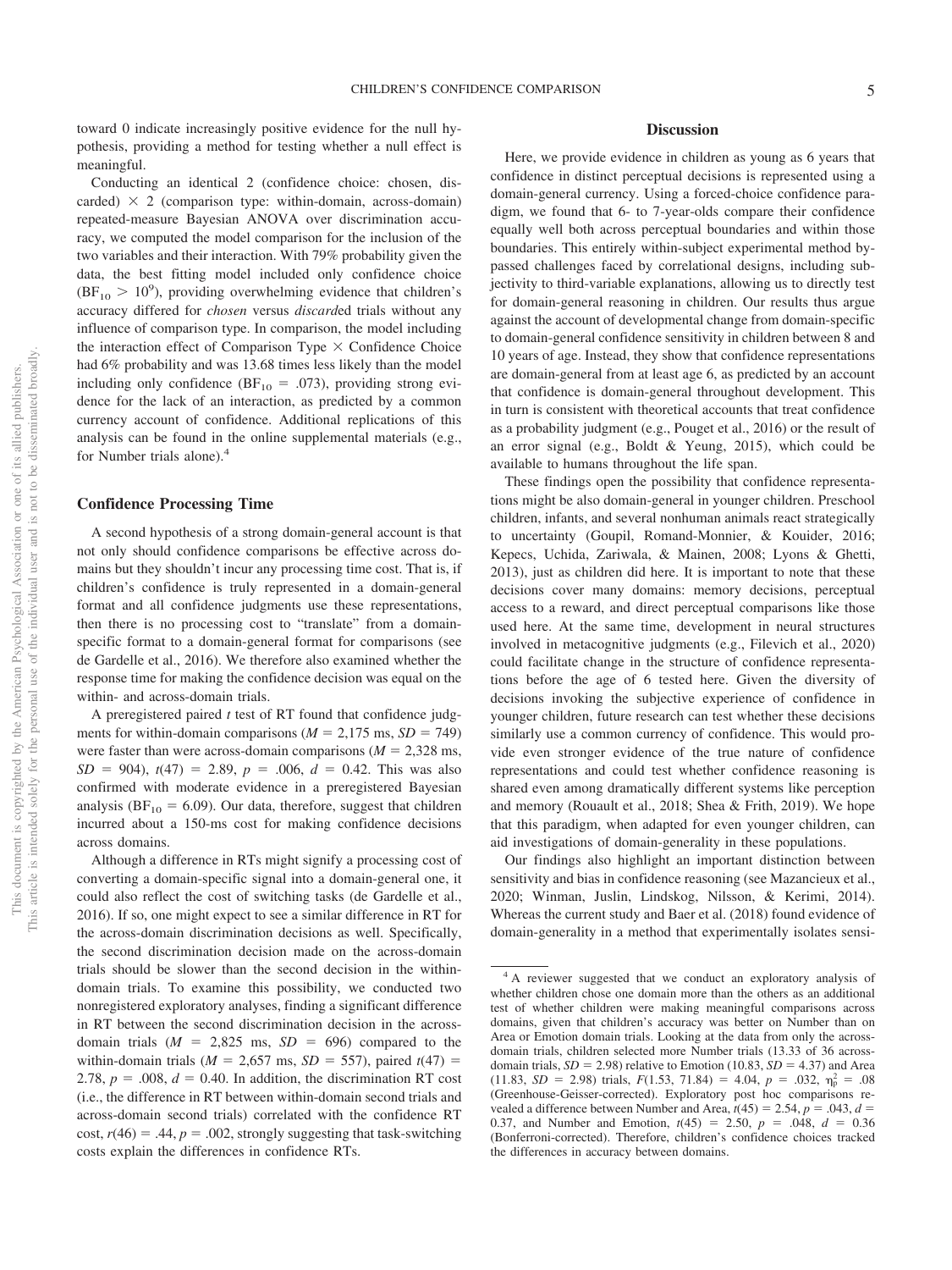tivity, other studies saw domain-specificity when using calibration measures. Given evidence that bias in confidence reasoning appears domain-general in adulthood (see Mazancieux et al., 2020), bias may change from domain-specific to domain-general throughout development, whereas sensitivity remains domain-general throughout. Future studies using new statistical techniques like meta-d' (Maniscalco & Lau, 2012) or that combine measures could explore this possibility.

A domain-general confidence account provides a mechanism for integrating and comparing independent and modular perceptual representations. Several theories have argued that perceptual domains are translatable into a common format through language [\(Carruthers, 2002;](#page-6-1) Spelke, 2003). For example, young children do not appear to integrate information about a room's geometry with its visual features, such as color [\(Hermer & Spelke, 1996\)](#page-6-2). Our findings, though, suggest that confidence representations are easily translatable across independent perceptual boundaries, allowing children to compare the reliability of perceptual information. If true, even prelinguistic children could compare their confidence across modular and otherwise unrelated domains, providing an account for how unified and centralized cognition could be informed by encapsulated perceptual analyzers (and see Shea & Frith, 2019, for a similar account about certainty in consciousness).

This work also signals the potential for domain-general transfer of confidence reasoning across perceptual tasks for children. For instance, giving young adults periodic feedback led to improved confidence sensitivity on an unrelated task (Carpenter et al., 2019). Our results suggest that similar training effects could also work in primary school, holding potentially powerful implications for educational practices given that metacognitive skills are considered important for learning (e.g., [Lockl & Schneider, 2004\)](#page-6-3).

#### **References**

Abrosoft. (2007). Fantamorph 4 (Version 4) [Computer software]. Retrieved from<http://www.fantamorph.com/>

- Baer, C., Gill, I. K., & Odic, D. (2018). A domain-general sense of confidence in children. *Open Mind: Discoveries in Cognitive Science, 2,* 86 –96. [http://dx.doi.org/10.1162/opmi\\_a\\_00020](http://dx.doi.org/10.1162/opmi_a_00020)
- Baer, C., & Odic, D. (2019). Certainty in numerical judgments develops independently of the approximate number system. *Cognitive Development, 52,* 100817.<http://dx.doi.org/10.1016/j.cogdev.2019.100817>
- Barthelmé, S., & Mamassian, P. (2009). Evaluation of objective uncertainty in the visual system. *PLoS Computational Biology, 5,* e1000504. <http://dx.doi.org/10.1371/journal.pcbi.1000504>
- Boldt, A., & Yeung, N. (2015). Shared neural markers of decision confidence and error detection. *Journal of Neuroscience, 35,* 3478 –3484. <http://dx.doi.org/10.1523/JNEUROSCI.0797-14.2015>
- Carpenter, J., Sherman, M. T., Kievit, R. A., Seth, A. K., Lau, H., & Fleming, S. M. (2019). Domain-general enhancements of metacognitive ability through adaptive training. *Journal of Experimental Psychology:* General, 148, 51-64.<http://dx.doi.org/10.1037/xge0000505>
- <span id="page-6-1"></span>Carruthers, P. (2002). The cognitive functions of language. *Behavioral and Brain Sciences, 25,* 657– 674. [http://dx.doi.org/10.1017/S0140525](http://dx.doi.org/10.1017/S0140525X02000122) [X02000122](http://dx.doi.org/10.1017/S0140525X02000122)
- de Gardelle, V., Le Corre, F., & Mamassian, P. (2016). Confidence as a common currency between vision and audition. *PLoS ONE, 11,* e0147901.<http://dx.doi.org/10.1371/journal.pone.0147901>
- <span id="page-6-0"></span>de Gardelle, V., & Mamassian, P. (2014). Does confidence use a common currency across two visual tasks? *Psychological Science, 25,* 1286 – 1288.<http://dx.doi.org/10.1177/0956797614528956>
- Filevich, E., Forlim, C. G., Fehrman, C., Forster, C., Paulus, M., Shing, Y. L., & Kühn, S. (2020). I know that I know nothing: Cortical thickness and functional connectivity underlying meta-ignorance ability in preschoolers. *Developmental Cognitive Neuroscience, 41,* 100738. [http://](http://dx.doi.org/10.1016/j.dcn.2019.100738) [dx.doi.org/10.1016/j.dcn.2019.100738](http://dx.doi.org/10.1016/j.dcn.2019.100738)
- Fleming, S. M., & Dolan, R. J. (2012). The neural basis of metacognitive ability. *Philosophical Transactions of the Royal Society of London: Series B*. Biological Sciences, *367,* 1338 –1349. [http://dx.doi.org/10](http://dx.doi.org/10.1098/rstb.2011.0417) [.1098/rstb.2011.0417](http://dx.doi.org/10.1098/rstb.2011.0417)
- Fleming, S. M., & Lau, H. C. (2014). How to measure metacognition. *Frontiers in Human Neuroscience, 8,* 443. [http://dx.doi.org/10.3389/](http://dx.doi.org/10.3389/fnhum.2014.00443) [fnhum.2014.00443](http://dx.doi.org/10.3389/fnhum.2014.00443)
- Galvin, S. J., Podd, J. V., Drga, V., & Whitmore, J. (2003). Type 2 tasks in the theory of signal detectability: Discrimination between correct and incorrect decisions. *Psychonomic Bulletin & Review, 10,* 843– 876. <http://dx.doi.org/10.3758/BF03196546>
- Geurten, M., Meulemans, T., & Lemaire, P. (2018). From domain-specific to domain-general? The developmental path of metacognition for strategy selection. *Cognitive Development, 48,* 62– 81. [http://dx.doi.org/10](http://dx.doi.org/10.1016/j.cogdev.2018.08.002) [.1016/j.cogdev.2018.08.002](http://dx.doi.org/10.1016/j.cogdev.2018.08.002)
- Goupil, L., Romand-Monnier, M., & Kouider, S. (2016). Infants ask for help when they know they don't know. *Proceedings of the National Academy of Sciences of the United States of America, 113,* 3492–3496. <http://dx.doi.org/10.1073/pnas.1515129113>
- Hembacher, E., & Ghetti, S. (2014). Don't look at my answer: Subjective uncertainty underlies preschoolers' exclusion of their least accurate memories. *Psychological Science, 25,* 1768 –1776. [http://dx.doi.org/10](http://dx.doi.org/10.1177/0956797614542273) [.1177/0956797614542273](http://dx.doi.org/10.1177/0956797614542273)
- <span id="page-6-2"></span>Hermer, L., & Spelke, E. (1996). Modularity and development: The case of spatial reorientation. *Cognition, 61,* 195–232. [http://dx.doi.org/10.1016/](http://dx.doi.org/10.1016/S0010-0277%2896%2900714-7) [S0010-0277\(96\)00714-7](http://dx.doi.org/10.1016/S0010-0277%2896%2900714-7)
- JASP Team. (2020). JASP (Version 0.13.1) [Computer software]. Retrieved from<https://jasp-stats.org/>
- Kepecs, A., Uchida, N., Zariwala, H. A., & Mainen, Z. F. (2008, August 10). Neural correlates, computation and behavioural impact of decision confidence. *Nature, 455,* 227–231.<http://dx.doi.org/10.1038/nature07200>
- <span id="page-6-3"></span>Lockl, K., & Schneider, W. (2004). The effects of incentives and instructions on children's allocation of study time. *European Journal of Developmental Psychology, 1,* 153–169. [http://dx.doi.org/10.1080/17405](http://dx.doi.org/10.1080/17405620444000085) [620444000085](http://dx.doi.org/10.1080/17405620444000085)
- Lyons, K. E., & Ghetti, S. (2013). I don't want to pick! Introspection on uncertainty supports early strategic behavior. *Child Development, 84,* 726 –736.<http://dx.doi.org/10.1111/cdev.12004>
- Maniscalco, B., & Lau, H. (2012). A signal detection theoretic approach for estimating metacognitive sensitivity from confidence ratings. *Consciousness and Cognition, 21,* 422– 430. [http://dx.doi.org/10.1016/j](http://dx.doi.org/10.1016/j.concog.2011.09.021) [.concog.2011.09.021](http://dx.doi.org/10.1016/j.concog.2011.09.021)
- Maniscalco, B., & Lau, H. (2014). Signal detection theory analysis of Type 1 and Type 2 data: Meta-d', response-specific Meta-d', and the unequal variance SDT model. In S. M. Fleming & C. D. Frith (Eds.), *The cognitive neuroscience of metacognition* (pp. 25– 66). [http://dx.doi.org/](http://dx.doi.org/10.1007/978-3-642-45190-4_3) [10.1007/978-3-642-45190-4\\_3](http://dx.doi.org/10.1007/978-3-642-45190-4_3)
- Mazancieux, A., Fleming, S. M., Souchay, C., & Moulin, C. J. A. (2020). Is there a G factor for metacognition? Correlations in retrospective metacognitive sensitivity across tasks. *Journal of Experimental Psychology: General, 149,* 1788 –1799.<http://dx.doi.org/10.1037/xge0000746>
- Nelson, T. O. (1984). A comparison of current measures of the accuracy of feeling-of-knowing predictions. *Psychological Bulletin, 95,* 109 –133. <http://dx.doi.org/10.1037/0033-2909.95.1.109>
- Pouget, A., Drugowitsch, J., & Kepecs, A. (2016). Confidence and certainty: Distinct probabilistic quantities for different goals. *Nature Neuroscience, 19,* 366 –374.<http://dx.doi.org/10.1038/nn.4240>
- Rouault, M., McWilliams, A., Allen, M. G., & Fleming, S. M. (2018). Human metacognition across domains: Insights from individual differ-